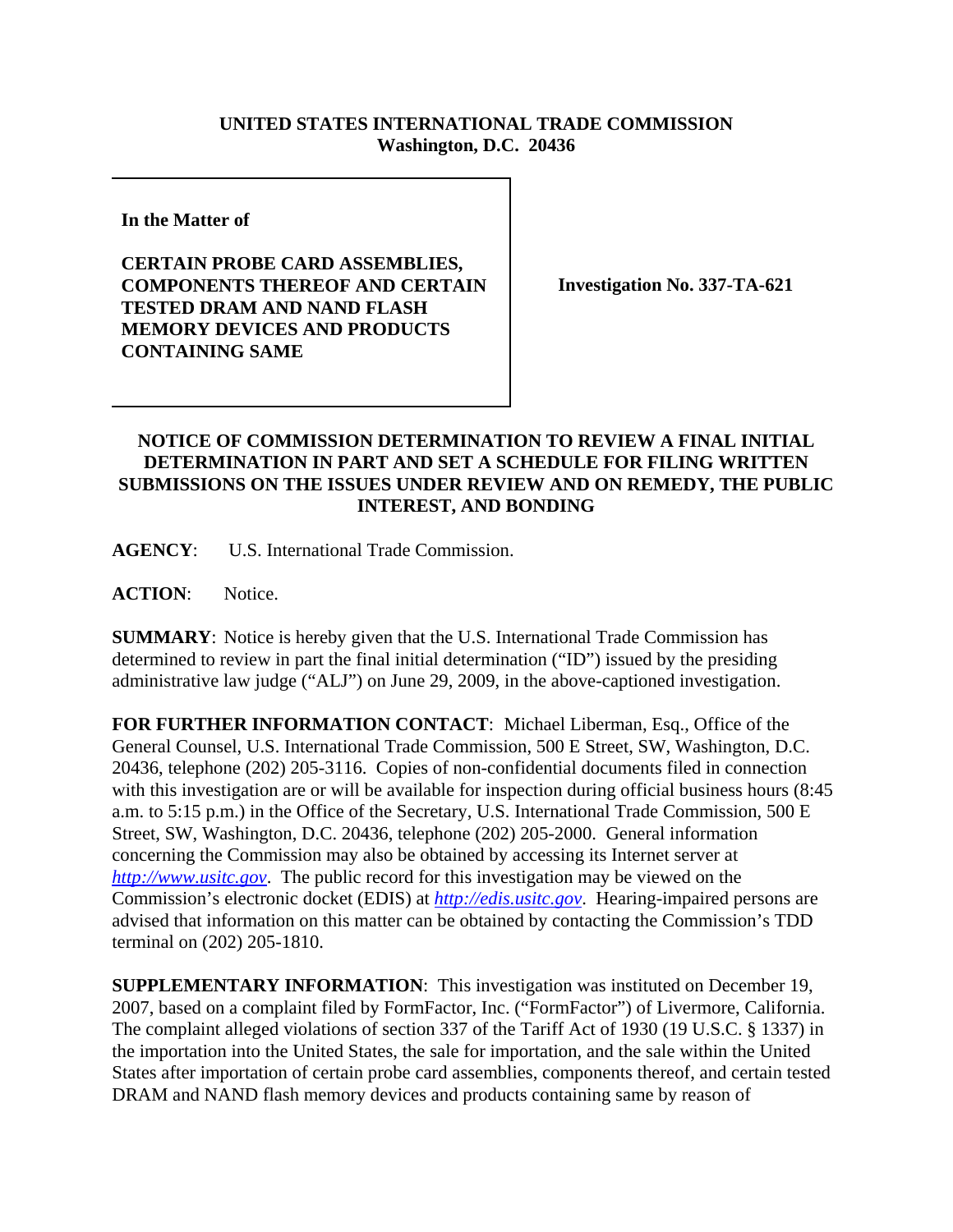infringement of certain claims of U.S. Patent Nos. 5,994,152; 6,509,751 ("the '751 patent"); 6,615,485; 6,624,648 ("the '648"patent); 7,168,162 ("the '162 patent"); and 7,225,538. The complaint named Micronics Japan Co., Ltd.; MJC Electronics Corp.; Phicom Corporation; and Phiam Corporation as respondents (collectively, "Respondents"). Subsequently, the '162 patent was terminated from the investigation.

On December 5, 2008, respondents Phicom Corp. and Phiam Corp., (collectively, "Phicom") jointly filed a motion for partial summary determination that claims 20 and 34 of the '648 patent are invalid as indefinite under 35 U.S.C. § 112. On February 11, 2009, the ALJ issued an ID by Order No. 46. The subject ID states that "Phicom's motion . . . for summary determination that the '648 patent is invalid is . . . granted." The ID determines that claims 20 and 34, and any asserted claims depending therefrom, are invalid. Complainant FormFactor filed a petition for review of Order No. 46, which Respondents and the Commission investigative attorney oppose. On March 11, 2009, the Commission determined to review Order No.46.

The evidentiary hearing in this investigation was held from February 24, 2009 through March 6, 2009. On June 29, 2009, the ALJ issued an Initial Determination on Violation of Section 337 and Recommended Determination on Remedy and Bond, finding no violation of section 337. All parties to this investigation, including the Commission investigative attorney, filed timely petitions for review of various portions of the final ID, as well as timely responses to the petitions.

Having examined the record in this investigation, including the ALJ's final ID, the petitions for review, and the responses thereto, the Commission has determined to review the ID in part. In particular, the Commission has determined to review: (1) the ID's finding that Japanese Patent Application Publication H10-31034 to Amamiya et al. ("Amamiya" or RX-166) does not anticipate the asserted claims of the '751 patent under 35 U.S.C. § 102; (2) the ID's conclusion of law regarding non-infringement of the '751 patent by Phicom's accused products; (3) the ID's conclusion that no analysis of the validity of the asserted claims that depend from claim 21 of the '152 patent is needed. The Commission has determined not to review the remainder of the final ID.

 On review, the Commission requests the parties to brief their positions on the issues under review with reference to the applicable law and the evidentiary record. The Commission is particularly interested in responses to the following questions:

(1) With respect to the '751 patent:

(a) What, if any, limitations are missing from the Amamiya reference such that it does not render the asserted claims of the '751 patent invalid as anticipated?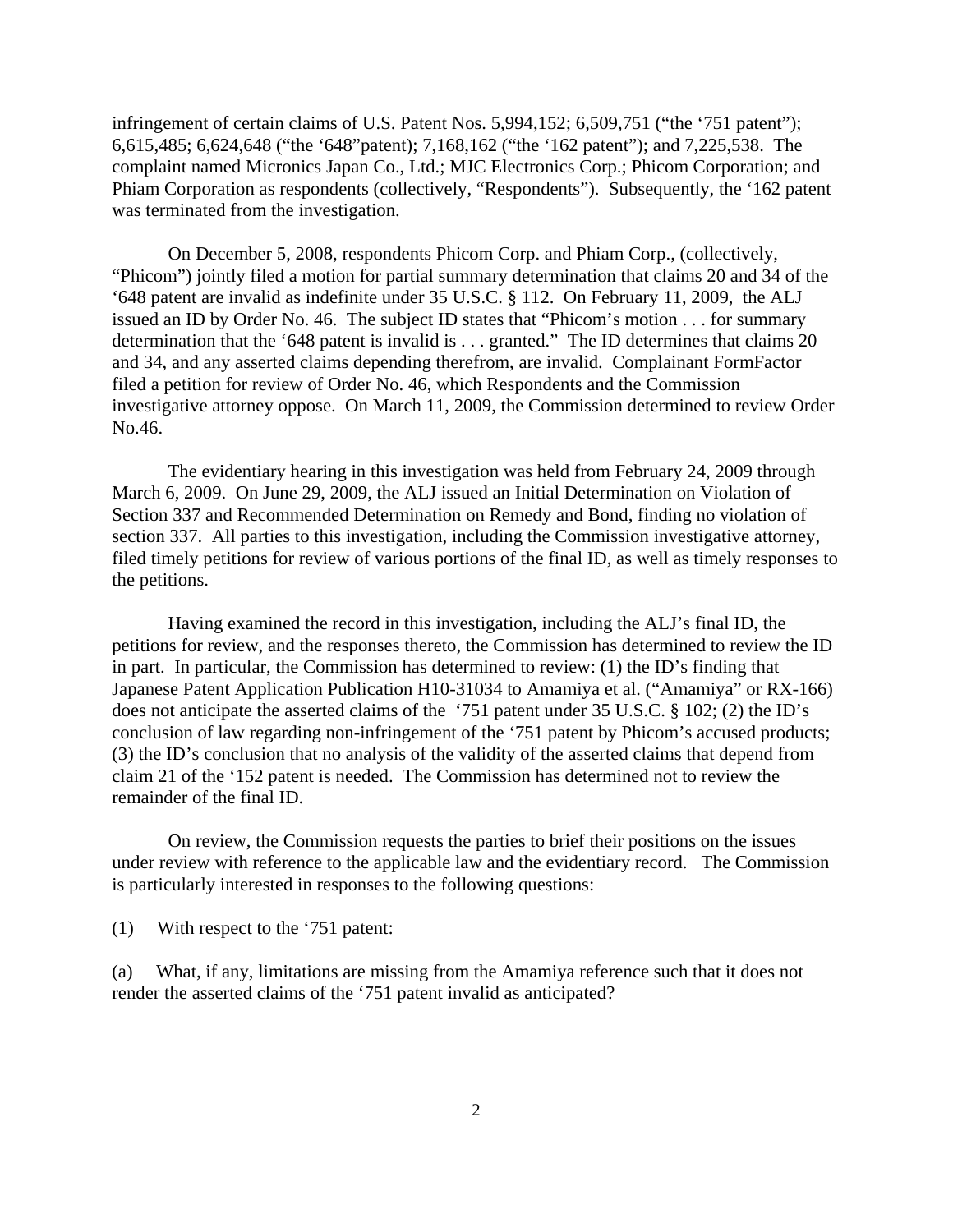(b) Is there support for the Commission investigative attorney's and Phicom's argument that Amamiya anticipates the asserted claims of the '751 patent, *inter alia*, by inherency? In answering this question, address paragraphs 0012 and 0013 on p. 6/8 of Amamiya.

(c) Is the ID's conclusion that there has been no violation of section 337 with respect to the '751 patent supported by its own findings?

(2) With respect to the '152 patent:

(a) Is the ID's statement that "no analysis of the invalidity arguments related to anticipation and obviousness of the dependent claims will be made," ID at 191, consistent with the proper analysis under patent law? If not, what, if any, impact would such an error have on the ID's validity and infringement analyses as to the '152 patent?

In connection with the final disposition of this investigation, the Commission may (1) issue an order that could result in the exclusion of the subject articles from entry into the United States, and/or (2) issue one or more cease and desist orders that could result in the respondent being required to cease and desist from engaging in unfair acts in the importation and sale of such articles. Accordingly, the Commission is interested in receiving written submissions that address the form of remedy, if any, that should be ordered. If a party seeks exclusion of an article from entry into the United States for purposes other than entry for consumption, the party should so indicate and provide information establishing that activities involving other types of entry either are adversely affecting it or are likely to do so. For background, see *In the Matter of Certain Devices for Connecting Computers via Telephone Lines*, Inv. No. 337-TA-360, USITC Pub. No. 2843 (Dec. 1994) (Commission Opinion).

If the Commission contemplates some form of remedy, it must consider the effects of that remedy upon the public interest. The factors the Commission will consider include the effect that an exclusion order and/or cease and desist orders would have on (1) the public health and welfare, (2) competitive conditions in the U.S. economy, (3) U.S. production of articles that are like or directly competitive with those that are subject to investigation, and (4) U.S. consumers. The Commission is therefore interested in receiving written submissions that address the aforementioned public interest factors in the context of this investigation.

If the Commission orders some form of remedy, the U.S. Trade Representative, as delegated by the President, has 60 days to approve or disapprove the Commission's action. See Presidential Memorandum of July 21, 2005. 70 *Fed. Reg.* 43251 (July 26, 2005). During this period, the subject articles would be entitled to enter the United States under bond, in an amount determined by the Commission. The Commission is therefore interested in receiving submissions concerning the amount of the bond that should be imposed.

**WRITTEN SUBMISSIONS**: The parties to the investigation are requested to file written submissions on the issues under review. The submissions should be concise and thoroughly referenced to the record in this investigation. Parties to the investigation, interested government